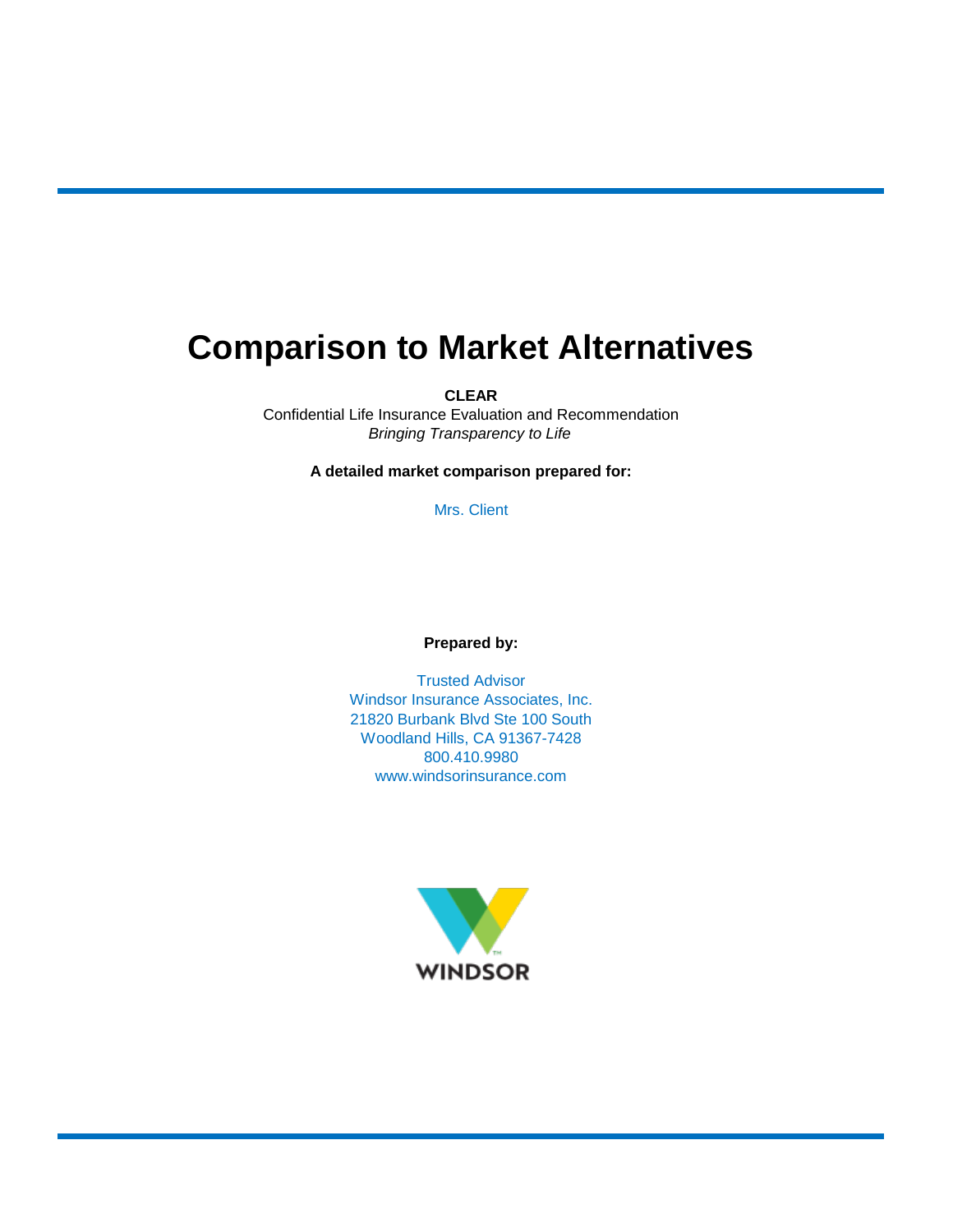

# **Summary of Alternative Policies**

|                                       | <b>Current Policy</b>                                                | <b>Alternate Policy 1</b>                      | <b>Alternative Policy 2</b>                                                         | <b>Alternative Policy 3</b>                                     |  |  |
|---------------------------------------|----------------------------------------------------------------------|------------------------------------------------|-------------------------------------------------------------------------------------|-----------------------------------------------------------------|--|--|
|                                       | <b>Prudential/Hartford</b><br><b>Bicentennial UL</b><br>Freedom 2013 | <b>AIG Secure Lifetime</b><br>GUL <sub>3</sub> | <b>Nationwide YourLife</b><br><b>No-Lapse Guarantee</b><br>UL                       | <b>Penn Mutual</b><br><b>Guaranteed</b><br><b>Protection UL</b> |  |  |
| <b>Design Goal</b>                    |                                                                      |                                                |                                                                                     |                                                                 |  |  |
|                                       | \$3M Death Benefit                                                   | Comparable Death<br><b>Benefit</b>             | Comparable Death<br><b>Benefit</b>                                                  | Comparable Death<br><b>Benefit</b>                              |  |  |
| <b>Type of Insurance</b>              | <b>Universal Life</b>                                                | <b>Universal Life</b>                          | <b>Universal Life</b>                                                               | <b>Universal Life</b>                                           |  |  |
|                                       |                                                                      |                                                |                                                                                     |                                                                 |  |  |
| <b>Policy Underwriting</b>            |                                                                      |                                                |                                                                                     |                                                                 |  |  |
| <b>Client Underwriting</b>            |                                                                      |                                                | Standard Non-Nicotine Standard Non-Tobacco Standard Nontobacco Standard Non-Tobacco |                                                                 |  |  |
|                                       |                                                                      |                                                |                                                                                     |                                                                 |  |  |
| <b>Important Policy Values</b>        |                                                                      |                                                |                                                                                     |                                                                 |  |  |
| <b>Guaranteed Crediting Rate</b>      | 2.00%                                                                | 2.00%                                          | 3.00%                                                                               | 3.00%                                                           |  |  |
| <b>Illustrated Crediting Rate</b>     | 2.00%                                                                | 2.00%                                          | 3.00%                                                                               | 3.00%                                                           |  |  |
| Guaranteed to Age                     | 113                                                                  | 100                                            | 100                                                                                 | 100                                                             |  |  |
| Projected to Age                      | 113                                                                  | 100                                            | 100                                                                                 | 100                                                             |  |  |
| Endow / Maturity at Age               | 121                                                                  | 121                                            | 121                                                                                 | 121                                                             |  |  |
| <b>Initial Premium</b>                | \$52,703                                                             | \$52,864                                       | \$55,704                                                                            | \$55,834                                                        |  |  |
| <b>Initial Death Benefit</b>          | \$3,000,000                                                          | \$3,000,000                                    | \$3,000,000                                                                         | \$3,000,000                                                     |  |  |
| <b>Projected Cash Surrender Value</b> |                                                                      |                                                |                                                                                     |                                                                 |  |  |
| Age 62                                | \$4,679                                                              | \$0                                            | \$0                                                                                 | \$0                                                             |  |  |
| Age 67                                | \$0                                                                  | \$48,310                                       | \$0                                                                                 | \$0                                                             |  |  |
| Age 77                                | \$0                                                                  | \$332,690                                      | \$0                                                                                 | \$0                                                             |  |  |
| <b>Projected Death Benefit</b>        |                                                                      |                                                |                                                                                     |                                                                 |  |  |
| Age 62                                | \$3,000,000                                                          | \$3,000,000                                    | \$3,000,000                                                                         | \$3,000,000                                                     |  |  |
| Age 67                                | \$3,000,000                                                          | \$3,000,000                                    | \$3,000,000                                                                         | \$3,000,000                                                     |  |  |
| Age 77                                | \$3,000,000                                                          | \$3,000,000                                    | \$3,000,000                                                                         | \$3,000,000                                                     |  |  |
| <b>Carrier Ratings</b>                |                                                                      |                                                |                                                                                     |                                                                 |  |  |
| Comdex                                | 59                                                                   | 80                                             | 89                                                                                  | 91                                                              |  |  |
| <b>AM Best</b>                        | А-                                                                   | Α                                              | A+                                                                                  | $A+$                                                            |  |  |
| <b>Additional Riders or Notes</b>     |                                                                      |                                                |                                                                                     |                                                                 |  |  |
|                                       | <b>Policy Protection</b>                                             | <b>Enhanced Surrender</b>                      |                                                                                     |                                                                 |  |  |
|                                       | Rider                                                                | Value Rider                                    |                                                                                     |                                                                 |  |  |
|                                       | <b>Policy Continuation</b>                                           |                                                |                                                                                     |                                                                 |  |  |
|                                       | Rider                                                                |                                                |                                                                                     |                                                                 |  |  |

Trusted Advisor | Windsor Insurance Associates, Inc. | 21820 Burbank Blvd Ste 100 South Woodland Hills, CA 91367-7428 | 800.410.9980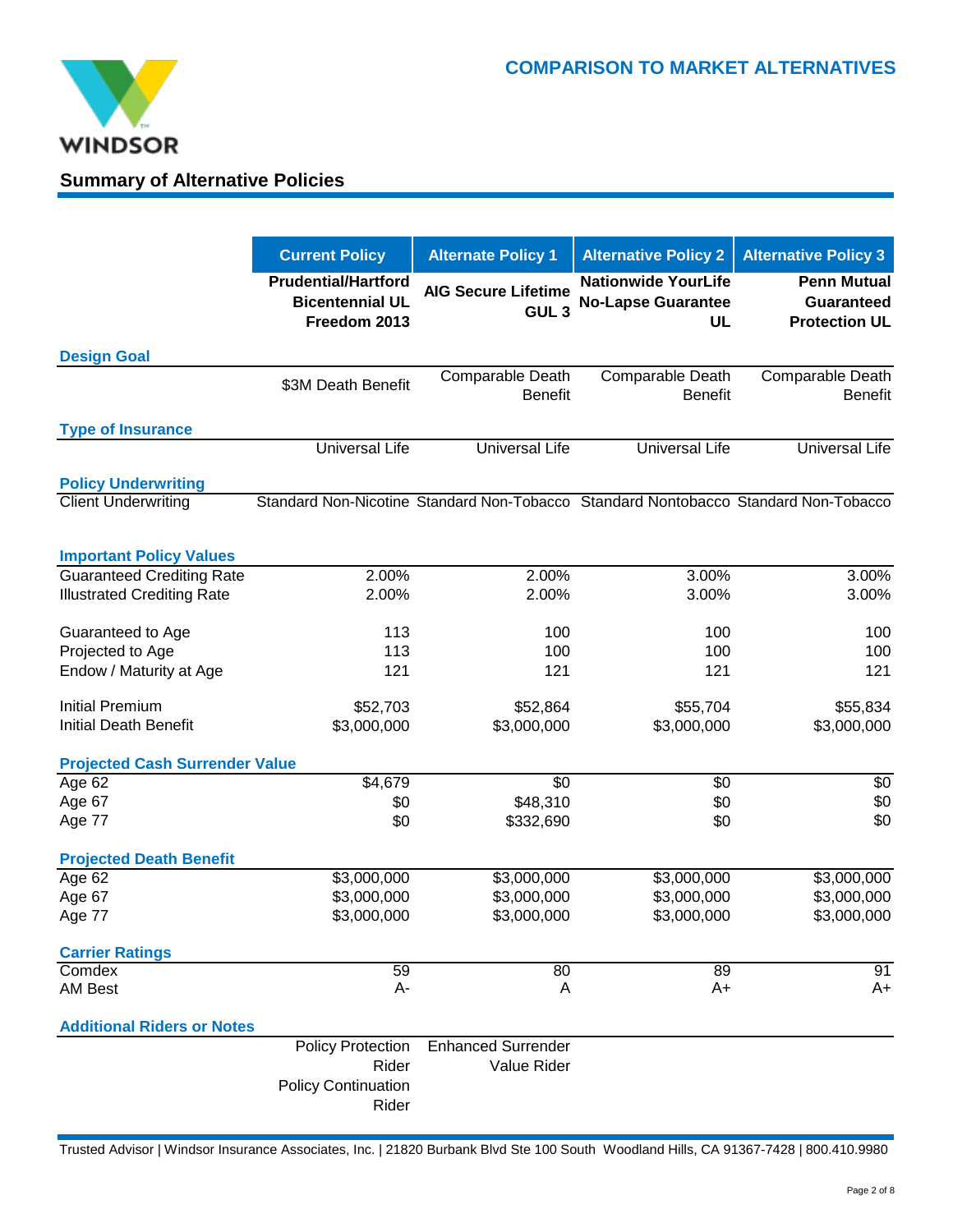

# **Evaluating the Alternatives**

# **Goals, Risk Tolerance, and Investment Philosophy**

- Which design helps best meet your financial goals?
- Which premium or withdrawal / loan schedule makes the most sense financially for you?
- Is the type of insurance and design consistent with your needs, risk tolerance and investment philosophy?
- Does the design have adequate flexibility?

# **Guarantees and Projections**

- Which policy provides better guaranteed crediting rates?
- design? • Have the policies been illustrated fairly for comparison? Or illustrated uniquely to distinguish the attributes of that
- Which design is guaranteed to be in force longer?
- Is it projected to last as long as your needs?
- Which design projects the best upside?

# **Value**

- Can another carrier offer better underwriting which could lead to cost savings?
- Has their been significant repricing of similar products in recent years which could be capitalized upon?
- and why? • Does the policy generate more cash, or generate cash faster or longer, if cash accumulation is desired? Can the policy be distinguished by a larger death benefit per premium dollar spent? Which are the least and most expensive

# **Carrier Strength**

• How do the rating agencies feel about the financial stability of the carrier?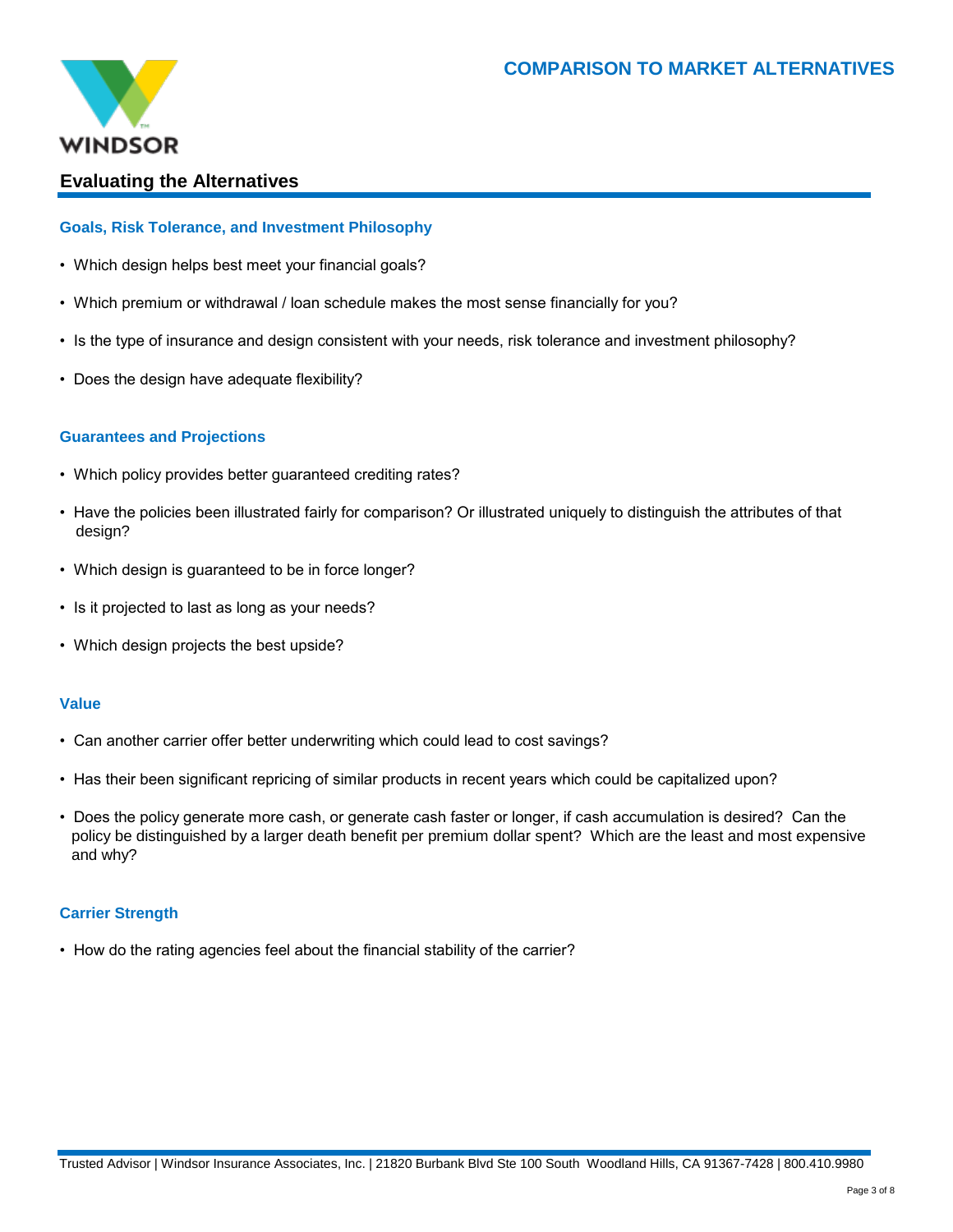

# **Carrier Rating Services**

The financial strength of an insurance company is one of the factors that should be considered in selecting an insurance carrier. Purchasing insurance from a financially strong carrier increases the likelihood that the policy's benefits will be paid when due.

Traditional rating agencies have had a strong impact on the insurance industry and its customers. The criteria used by the principal three multi-industry rating services share a large degree of commonality. Each rating service evaluates the strengths and strategies of company management, the operating results of the business units, investment performance, and capitalization. Although each rating agency looks to the same criteria, each has its own unique rating scale.

**A.M. Best:** 15 rating categories ranging from A++ to F.

**Standard & Poor's:** 19 rating categories ranging from AAA to R.

**Moody's:** 21 rating categories ranging from Aaa to C.

**Fitch:** 24 rating categories ranging from AAA to D.

**Comdex:** Based on the ratings issued by A.M. Best, Standard & Poor's, Moody's Investors Services, and Fitch. The Comdex is not a rating itself, but a composite index based on an average of all the ratings received from these rating services. The Comdex gives the company's standing, on a scale of 1 to 100, in relation to other companies that have been rated by the services. It is an objective value based solely on the mathematical distribution of all the companies that have been rated.

| <b>Rating</b>    | A.M. Best      | <b>Standard &amp; Poor's</b> | Moody's        | <b>Fitch</b>  |
|------------------|----------------|------------------------------|----------------|---------------|
| <b>Excellent</b> | $A++$          | AAA                          | Aaa            | AAA           |
|                  | $A+$           | $AA+$                        | Aa1            | $AA+$         |
|                  |                | $AA+$                        | Aa2            | $AA+$         |
|                  |                | $AA-$                        | Aa3            | AA-           |
| Good             | A              | $A+$                         | A1             | $A+$          |
|                  | $A-$           | $A+$                         | A2             | $A+$          |
|                  |                | $A-$                         | A3             | $A-$          |
|                  |                |                              |                | $BBB+$        |
|                  |                |                              |                | $BBB+$        |
|                  |                |                              |                | BBB-          |
| Fair             | $B++$          | $BBB+$                       | Baa1           | $BB+$         |
|                  | $B+$           | $BBB+$                       | Baa2           | ${\bf BB}$    |
|                  | $\bf{B}$       | BBB-                         | Baa3           | $BB-$         |
|                  | $B -$          |                              |                |               |
| <b>Poor</b>      | $C++$          | $BB+$                        | Ba1            | $\mathbf{B}+$ |
|                  | $C+$           | ${\bf BB}$                   | Ba2            | $\, {\bf B}$  |
|                  | $\mathsf C$    | BB-                          | Ba3            | $\rm B$ -     |
|                  | $C-$           | $B+$                         | B1             |               |
|                  |                | $\, {\bf B}$                 | B2             |               |
|                  |                | $\mathbf{B}\text{-}$         | B <sub>3</sub> |               |
| <b>Troubled</b>  | $\mathbf D$    | CCC                          | Caa1           | $CCC+$        |
|                  | ${\bf E}$      | $\rm CC$                     | Caa2           | CCC           |
|                  | $\overline{F}$ | $\mathbf R$                  | Caa3           | CCC-          |
|                  |                |                              | Ca             | $\rm CC$      |
|                  |                |                              | ${\bf C}$      | $\mathsf C$   |
|                  |                |                              |                | $\rm DDD$     |
|                  |                |                              |                | $\rm{DD}$     |
|                  |                |                              |                | $\mathbf D$   |

Trusted Advisor | Windsor Insurance Associates, Inc. | 21820 Burbank Blvd Ste 100 South Woodland Hills, CA 91367-7428 | 800.410.9980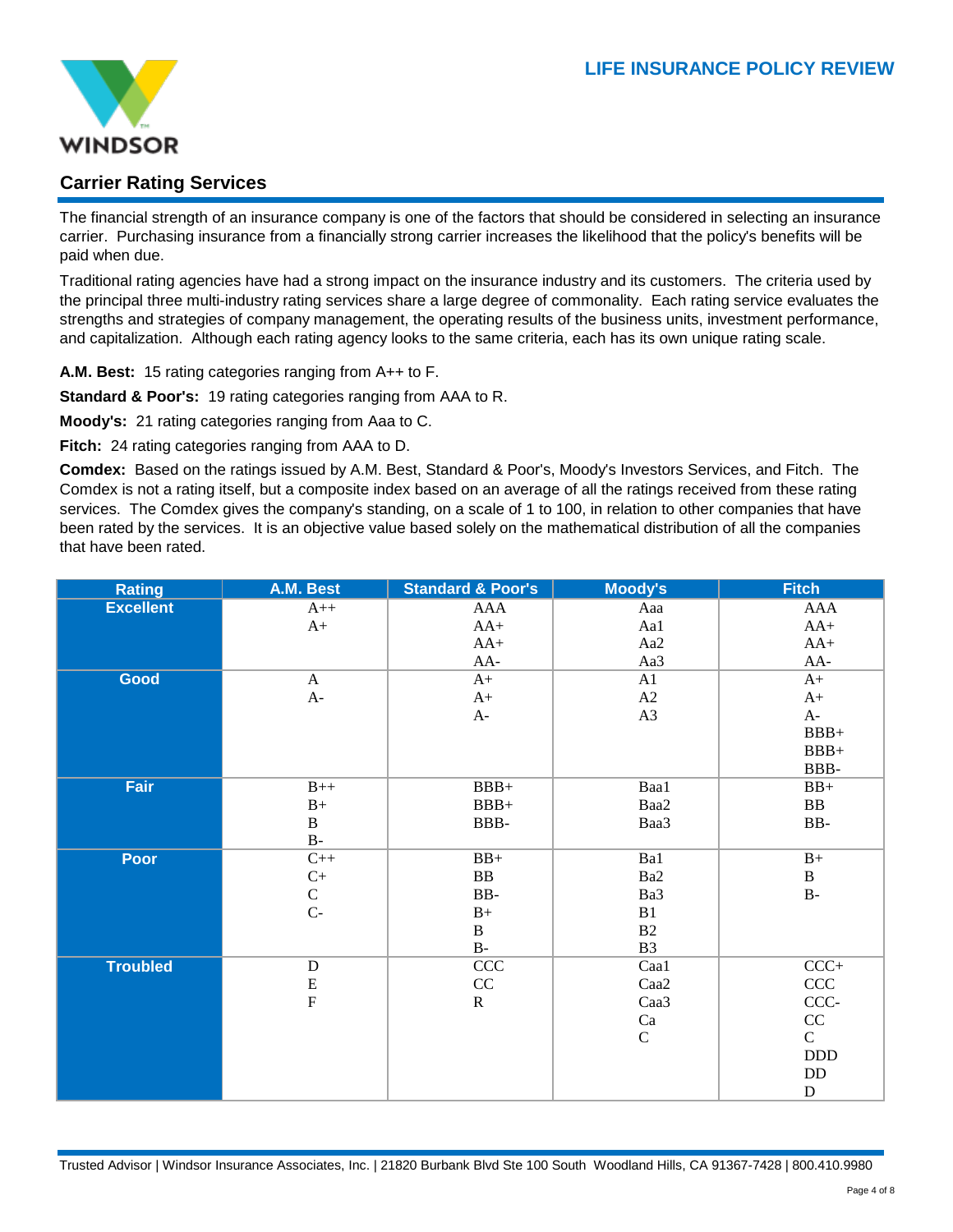

# **Life Insurance Policy Types**

# **Term Life**

Term life insurance is the most basic life insurance option. For a specified premium, the policy owner receives a contract to pay a death benefit to the beneficiary in the event of the insured's death during a specified period, or term. Most term insurance has a convertibility option, allowing the policy owner to convert a term contract to permanent insurance during the specified premium payment period.

# **Whole Life**

Whole life insurance is the original form of permanent life insurance, providing a death benefit for the insured's whole life based on a specified premium obligation. Whole life provides for contract guarantees in premiums, cash value accumulation and death benefit, with limited flexibility. Whole life contracts may or may not include dividend payments.

# **Universal Life**

Universal life insurance is a permanent product that provides flexibility for a client's ever-changing circumstances and the potential for cash value accumulation on a tax-deferred basis. The policy holder has the ability to customize death benefit, length of coverage and premium obligation.

# **Indexed Universal Life**

Indexed universal life insurance is a permanent product that provides flexibility for a client's ever-changing circumstances and the potential for cash value accumulation on a tax-deferred basis. The policy owner has the ability to customize death benefit, length of coverage and premium obligation. The cash accumulation within the contract is based upon the performance of a stock index, such as the S&P 500, or multiple indices.

# **Variable Universal Life**

Variable universal life insurance is a cash-value-focused permanent product that provides flexibility for a client's everchanging circumstances and the potential for cash value accumulation on a tax-deferred basis. The policy holder has the ability to customize death benefit, length of coverage and premium obligation. The cash value accumulation in the contract is based upon the investment options the policy holder chooses. The investment prospectus should be consulted for more information on the investment options and risks associated with purchasing this kind of life insurance.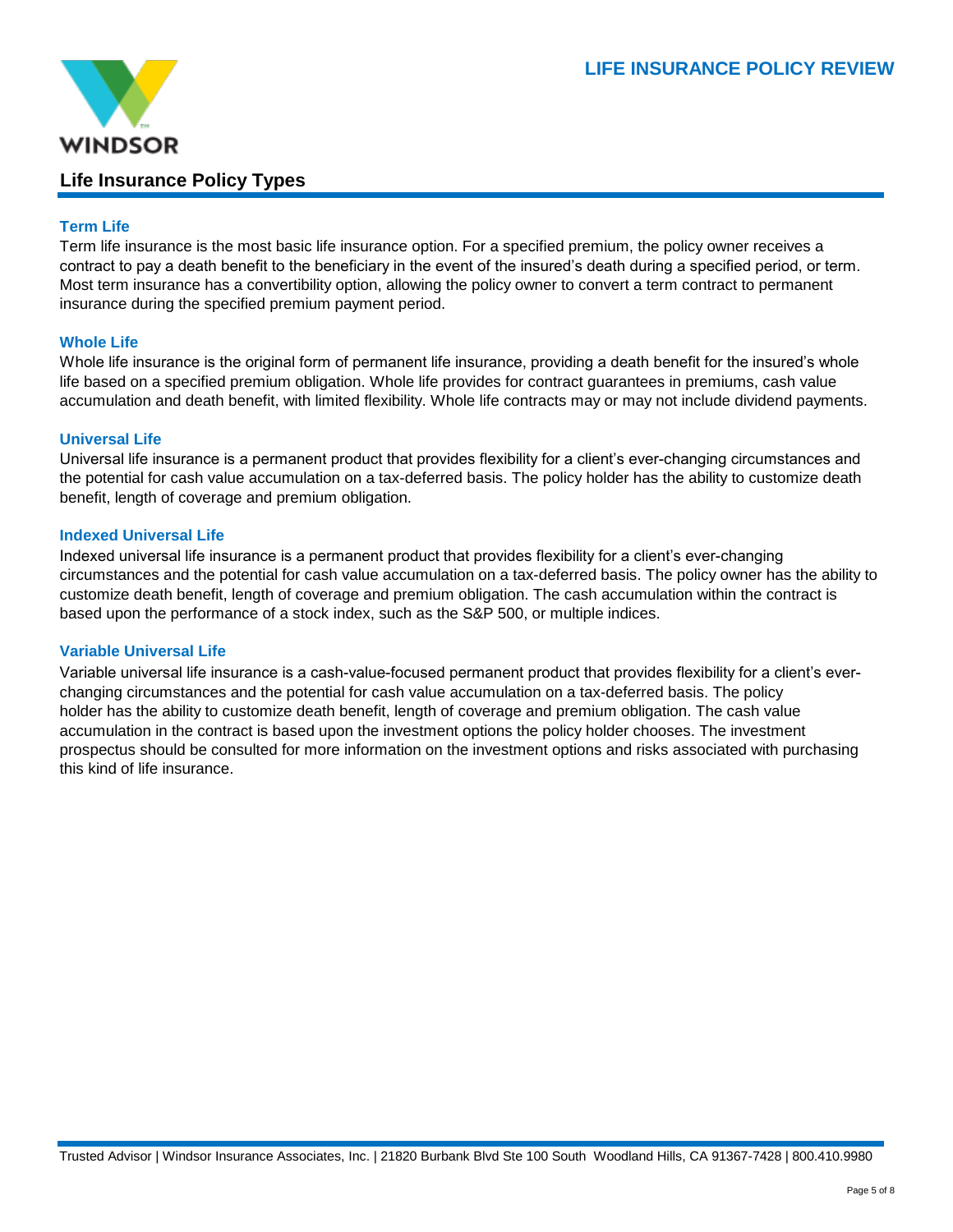

# **General Life Insurance Policy Definitions**

# **1035 Exchange**

A tax-free exchange of an existing policy for a new one as allowed by §1035 of the Internal Revenue Code.

#### **Beneficiary**

Person or entity identified by the policy owner to receive the death benefit.

#### **Cash Value**

Cash accumulated with the life insurance contract.

#### **Death Benefit**

Amount of money to be paid to the beneficiary at the death of the insured.

#### **Dividend**

A distribution of a portion of a company's earnings, decided by the board of directors, to a class of its shareholders.

#### **Endow / Maturity at Age**

The age at which the contract is complete. No more premiums are paid by the insured and the carrier pays the illustrated benefit regardless of mortality.

#### **Extended Maturity Riders**

These riders address the increasing life expectancy of aging America by preventing the life insurance policies from endowing during an insured's lifetime. If a policy were to endow due to the insured living to the policy endowment age (e.g., age 95 or 100), the policy cash value would be payable and taxable as ordinary income to the extent it exceeded the tax basis of the policy.

#### **Guaranteed Crediting Rate**

The minimum amount of interest that will be credited to a policy in a given period.

#### **Guaranteed to Age** The age to which the contract is guaranteed to pay the specified benefit if all scheduled premiums are paid.

#### **Illustrated Crediting Rate**

An assumed, hypothetical interest crediting rate to project policy values.

#### **Index / Indices**

Tracks the performance of a specific "basket" of stocks considered to represent a particular market or sector of the stock market or the economy; each index has its own calculation method.

# **Interest Rate Cap**

The maximum amount of interest that can be credited to an indexed universal life policy in a given period.

# **Insured**

The person (or persons) whose life is (or are) insured.

# **Life Expectancy**

A calculation based upon a mortality table and a large population of individuals which estimates the average age when an insured has more than a 50% chance of reaching mortality.

Trusted Advisor | Windsor Insurance Associates, Inc. | 21820 Burbank Blvd Ste 100 South Woodland Hills, CA 91367-7428 | 800.410.9980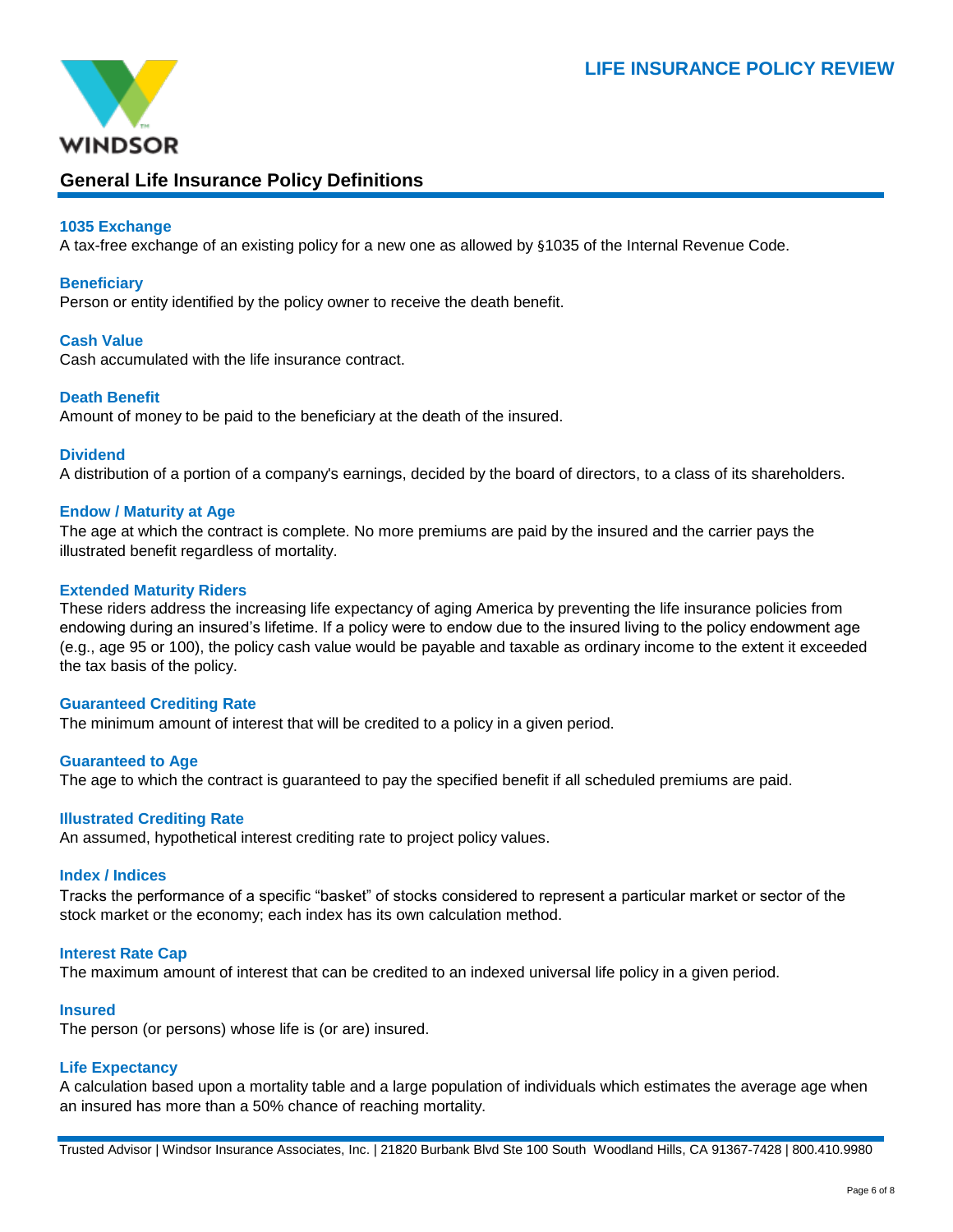

# **General Life Insurance Policy Definitions**

# **Modified Endowment Contract (MEC)**

A tax qualification of an insurance policy where the policy has been funded with more money than the IRS allows. MEC's may require special care to avoid adverse tax consequences.

# **Long-Term Care (LTC) / Chronic Illness Riders**

Allows the insured to accelerate the policy's death benefit on an income tax-free basis to pay for qualifying expenses as defined in the policy. Any amount paid out reduces the policy's death benefit. Once acceleration begins, the death benefit is generally reduced "dollar for dollar" and the cash value is reduced proportionately.

# **No-Lapse Guarantee (NLG) Product / Rider**

Products that maintain the death benefit in force, regardless of the cash value performance, as long as the required NLG premium is paid.

# **Paid-Up Additions (PUA's)**

Additional amounts of paid-up insurance purchased with the dividends of a whole life policy.

# **Participation Rate**

A multiple of how much of the increase in a tracked value or index that applies to your policy.

#### **Policy Owner**

Person or entity who owns the life insurance contract.

# **Premium**

Amount paid for the contract.

# **Projected to Age**

The age to which the contract is projected to pay the specified benefit based upon the illustrated crediting rate.

# **Survivorship**

A type of policy that pays upon the second death of two insureds.